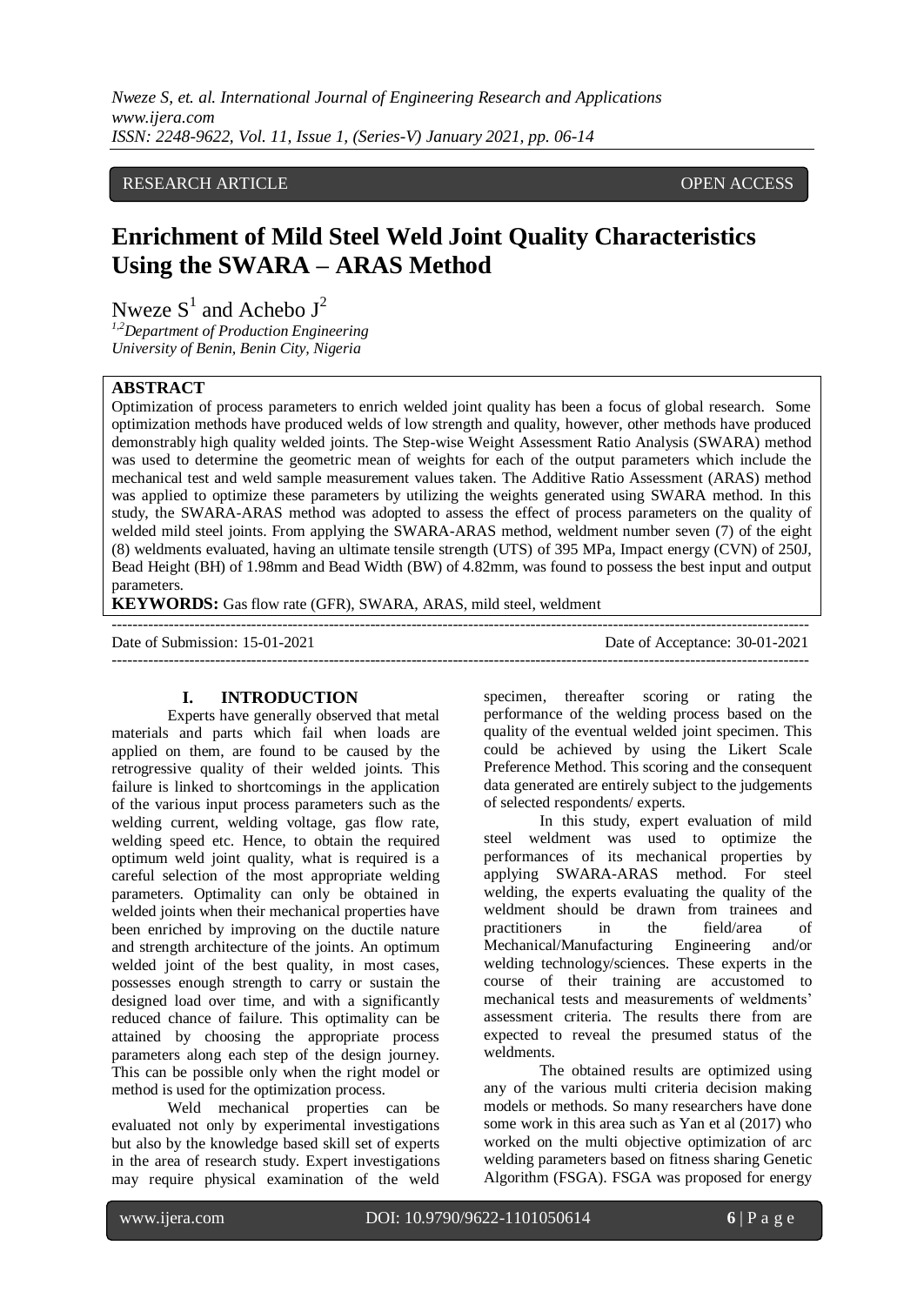reduction and thermal energy improvement. The optimization method and results are analysed with the actual data and Generic Algorithm. Kumar et al (2016) combined Taguchi method with grey relational analysis to optimize the process parameters of gas metal arc welding of AISI 1020 carbon steels for multiple quality characteristics. Khatter et al (2014) proposed a method to decide near optimal settings of the welding process parameters in TIG welding. The Taguchi method was used to optimize the process parameters whereas the analysis of variance was applied to determine the extent of the contribution of each parameter to the improvement of the quality of the bead geometry. Mvola (2016) adopted adaptive gas metal arc welding procedure and optimized the output welding parameters that influence welded joints.

In this study, a step by step approach of the SWARA-ARAS method was clearly elucidated.

# **II. MATERIALS AND METHODS 2.1 Materials**

Locally purchased Mild steel plate of thickness 10mm was subjected to gas metal arc welding (GMAW) operation, after it was cut to dimension of 50mm by 100mm. Five welded samples were made using each input process parameters. These weldments were itched and polished with a 0.5mm emery paper. The weld bead height and bead width were measured using the Planimeter. The average of the bead height and bead width values was recorded; this was done for each weld operation. The welding machine used was semi-automatic with adjustable voltage, current, and gas flow rate input. A 1.6mm wire electrode with 80% argon and 20% carbon dioxide shielding gas were used. Monsanto Tensometer was used for determining the ultimate tensile strength. The charpy V-notch impact tester consists of a swinging pendulum or hammer with an energy of  $0 - 300$  J and a swinging speed of  $5 - 7$  m/s was used to determine the impact energy.

### **2.2 Methods**

The SWARA method used for this study has the ability to estimate experts' opinion about the allocation of weights to each output parameters. The Expert investigations require physical and technical examination of the welded specimen leading to the scoring or rating of these welded specimens using the Likert Scale Preference Method.

Step by step process in the application of the SWARA method is outlined hereinunder;

1. Comparative importance of average value, Sj

2. Coefficient, 
$$
K_j = \begin{cases} 1; j = 1 \\ S_{j+1}; j > 1 \end{cases}
$$
 (1)

3. Recalculated weight, q<sup>j</sup>

$$
K_{j} = \begin{cases} 1; & j = 1 \\ \frac{K_{j-1}}{K_{j}}; & j > 1 \end{cases}
$$
 (2)

4. Relative weight,  $W_i$  for each criterion

Step by step approach in the application of the ARAS method is outlined herein under;

- 1. Optimal performance ratings,  $X_{oj}$  are calculated as  $X_{oj}$  = Max  $X_{ij}$
- 2. Normalized performance ratings.  $r_{ii}$

$$
y_{ij} = \frac{x_{ij}}{\sum_{j} x_{ij}}
$$

*r*

 *i*  $(3)$  3. Weighted normalized performance ratings V<sub>ij</sub>

 $V_{ij} = W_j \cdot r_{ij}$  (4) 4. Overall performance, index,  $S_i$  for each alternative

$$
Si = \sum_{j=1}^{m} V_{ij}
$$

(6)

5. Degree of utility for each alternative

(5)

$$
Q_i = \frac{S_1}{S_0}
$$

 $S<sub>0</sub>$  is the overall performance index of optimal alternative, and it is usually 1

6. Rank alternatives and or select the most efficient one. That is the alternative with the greater value of Qi is expected to have a higher priority, i.e best placed (rank)

#### **III. RESULTS AND DISCUSSION 3.1 Presentation of Results**

Table 1 shows the measured mechanical properties/responses comprises of ultimate tensile strength (UTS), absorbed impact energy (CVN), Bead height (BH) and Bead width (BW). These properties are categorized, for the UTS and CVN the higher the amount/values the better the quality of the weldments, whereas, for BH and BW the lower the amount/values the better the quality of the weldments.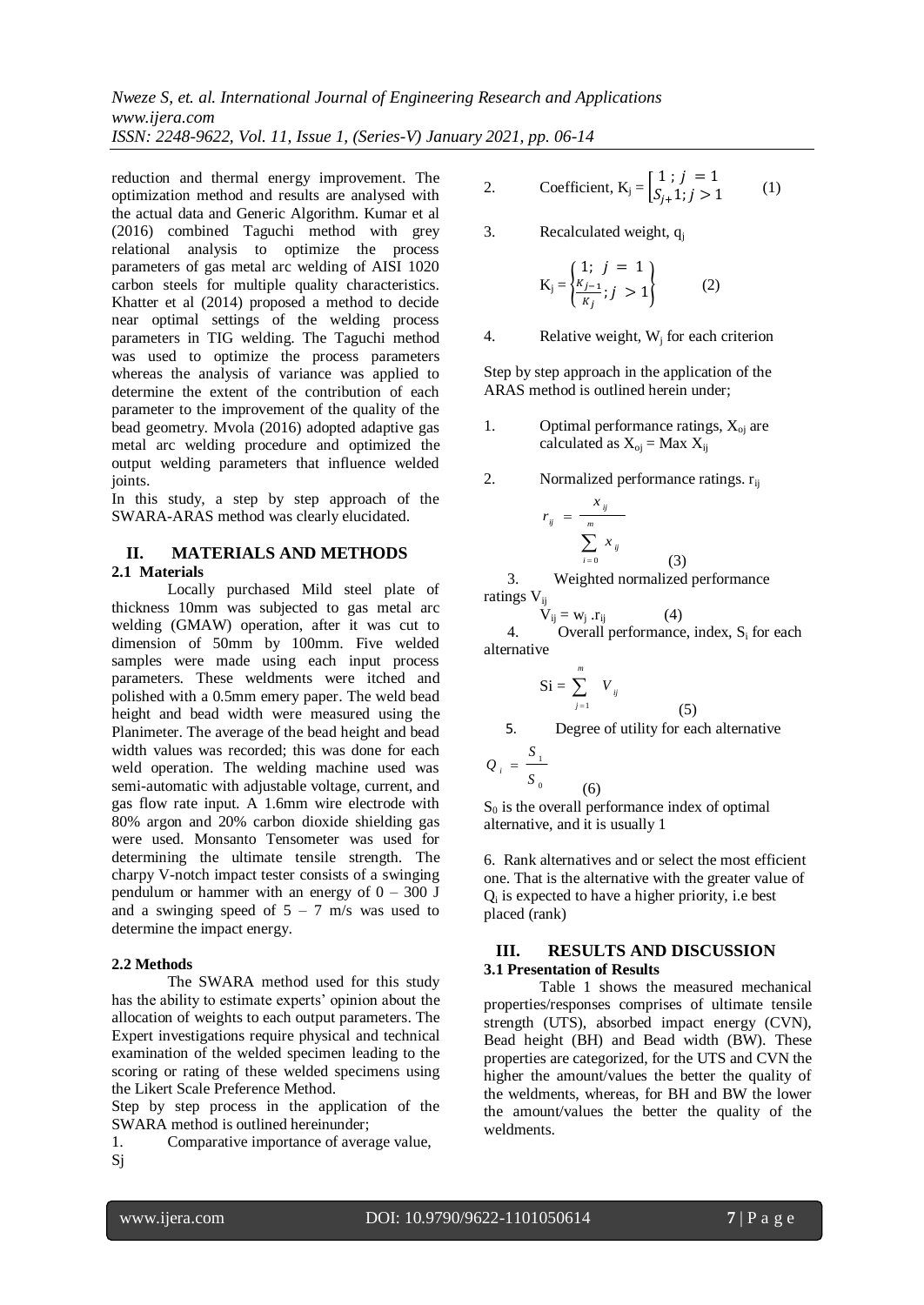|                         | Table 1. Measured Mechanical I Toperues |          |                       |            |                   |         |           |  |  |
|-------------------------|-----------------------------------------|----------|-----------------------|------------|-------------------|---------|-----------|--|--|
| <b>Input Parameters</b> |                                         |          | Mechanical properties |            |                   |         |           |  |  |
| Weldment                | Current,                                | Voltage, | Gas Flow              |            | Maximum           | Minimum |           |  |  |
| Number                  | I                                       | V        | Rate,                 | <b>UTS</b> | <b>CVN</b><br>(J) | BH      | <b>BW</b> |  |  |
|                         |                                         |          | GFR (l/min)           | (MPa)      |                   | (mm)    | (mm)      |  |  |
|                         | 140                                     | 18       | 13                    | 340        | 210               | 2.62    | 5.00      |  |  |
| $\overline{2}$          | 140                                     | 18       | 18                    | 270        | 190               | 2.45    | 9.74      |  |  |
| 3                       | 180                                     | 23       | 13                    | 330        | 150               | 3.10    | 10.34     |  |  |
| $\overline{4}$          | 180                                     | 23       | 18                    | 360        | 165               | 2.45    | 7.66      |  |  |
| 5                       | 140                                     | 23       | 13                    | 250        | 140               | 2.80    | 8.47      |  |  |
| 6                       | 140                                     | 23       | 18                    | 342        | 220               | 2.06    | 6.42      |  |  |
| $\tau$                  | 180                                     | 18       | 13                    | 395        | 250               | 1.98    | 4.82      |  |  |
| 8                       | 180                                     | 18       | 18                    | 298        | 215               | 3.10    | 7.15      |  |  |

**Table 1: Measured Mechanical Properties**

Table 2 shows the assessment of First Expert evaluation process. Table 3 shows the assessment of second Expert evaluation process

# **Table 2: First Expert Evaluation Table 3: Second Expert Evaluation**

| Weld |         | <b>Weld Mechanical Properties</b> |    |         |  | Weld |     | Weld Mechanical Proper |    |      |         |  |        |  |
|------|---------|-----------------------------------|----|---------|--|------|-----|------------------------|----|------|---------|--|--------|--|
| ment | Maximum |                                   |    | Minimum |  |      |     |                        |    | ment | Maximum |  | Minimu |  |
|      | UTS     | CVN                               | BН | BW      |  |      | UTS | <b>CVN</b>             | BH | E    |         |  |        |  |
|      | 4       | 4                                 | 3  | 3       |  |      | 5   |                        | 3  | 4    |         |  |        |  |
|      | 3       | 3                                 | 5  | 3       |  |      |     |                        | 3  | 4    |         |  |        |  |
| 3    | 5       | 4                                 | 3  |         |  | 3    | 3   | 3                      | 2  | 4    |         |  |        |  |
| 4    | 3       | 4                                 | 4  |         |  |      | 5   | 3                      | 4  | 3    |         |  |        |  |
|      | 4       | 3                                 | 3  | 3       |  |      |     | 3                      | 3  | 4    |         |  |        |  |
| 6    | 3       | 3                                 | 4  |         |  | 6    | 3   |                        | 4  | 5    |         |  |        |  |
|      | 4       | 5                                 | 3  |         |  |      | 3   | 5                      | 3  | 4    |         |  |        |  |
| 8    |         | ੨                                 |    |         |  |      |     |                        |    |      |         |  |        |  |

| <b>Weld Mechanical Properties</b> |                    |    | Weld<br><b>Weld Mechanical Properties</b> |      |         |            |           |    |
|-----------------------------------|--------------------|----|-------------------------------------------|------|---------|------------|-----------|----|
|                                   | Maximum<br>Minimum |    |                                           | ment | Maximum |            | Minimum   |    |
| UTS                               | <b>CVN</b>         | ΒH | BW                                        |      | UTS     | <b>CVN</b> | <b>BH</b> | BW |
| 4                                 | 4                  | 3  | 3                                         |      | 5       | 4          | 3         |    |
| 3                                 | 3                  | 5  | 3                                         |      | 2       | 3          | 3         |    |
| 5                                 | 4                  | 3  |                                           |      | 3       | ς          | 2         |    |
| 3                                 | 4                  | 4  |                                           |      | 5       | 3          |           | 3  |
| 4                                 | 3                  | 3  | 3                                         |      | 4       | 3          | 3         |    |
| 3                                 | 3                  | 4  | 4                                         | 6    | 3       | 4          |           | 5  |
| 4                                 | 5                  | 3  |                                           |      | 3       | 5          | 3         |    |
| 4                                 |                    |    |                                           |      |         |            |           |    |

Table 4 shows the assessment of third Expert evaluation process and Table 5 shows the assessment of the fourth Expert evaluation process.

| Weld |         | <b>Weld Mechanical Properties</b> |                |         |  | Weld |     | Weld Mechanical Proper |               |                |  |
|------|---------|-----------------------------------|----------------|---------|--|------|-----|------------------------|---------------|----------------|--|
| ment | Maximum |                                   |                | Minimum |  | ment |     | Maximum                |               | Minimu         |  |
|      | UTS     | CVN                               | ΒH             | BW      |  |      | UTS | <b>CVN</b>             | ΒH            | E              |  |
|      | 4       |                                   | 5              |         |  |      | 3   |                        | 5             | 4              |  |
|      | 4       | 3                                 | 4              | 5       |  |      |     |                        | 2             | 3              |  |
| 3    | 2       | 4                                 | $\overline{2}$ | 3       |  | 3    | 4   | 3                      | 4             | $\overline{3}$ |  |
|      | 4       | 2                                 | 3              |         |  |      |     | ς                      | $\mathfrak z$ | 3              |  |
|      | 3       | 4                                 | $\mathfrak{p}$ |         |  |      |     |                        | 3             | 4              |  |
| 6    | 2       | 5                                 | 4              | 3       |  | 6    | 5   | 5                      | 4             | 4              |  |
|      | 4       | 4                                 | 5              |         |  |      | 5   |                        | 3             | 3              |  |
| 8    | 3       | 3                                 | 3              |         |  |      |     |                        | ς             | 3              |  |

#### **Table 4: Third Expert Evaluation Table 5: Fourth Expert Evaluation**

| <b>Weld Mechanical Properties</b><br>Minimum |    |
|----------------------------------------------|----|
|                                              |    |
|                                              |    |
| BH                                           | ВW |
| 5                                            | 4  |
| 2                                            | 3  |
| 4                                            | 3  |
| 2                                            | 3  |
| 3                                            | 4  |
| 4                                            | 4  |
| 3                                            | 3  |
|                                              |    |
|                                              |    |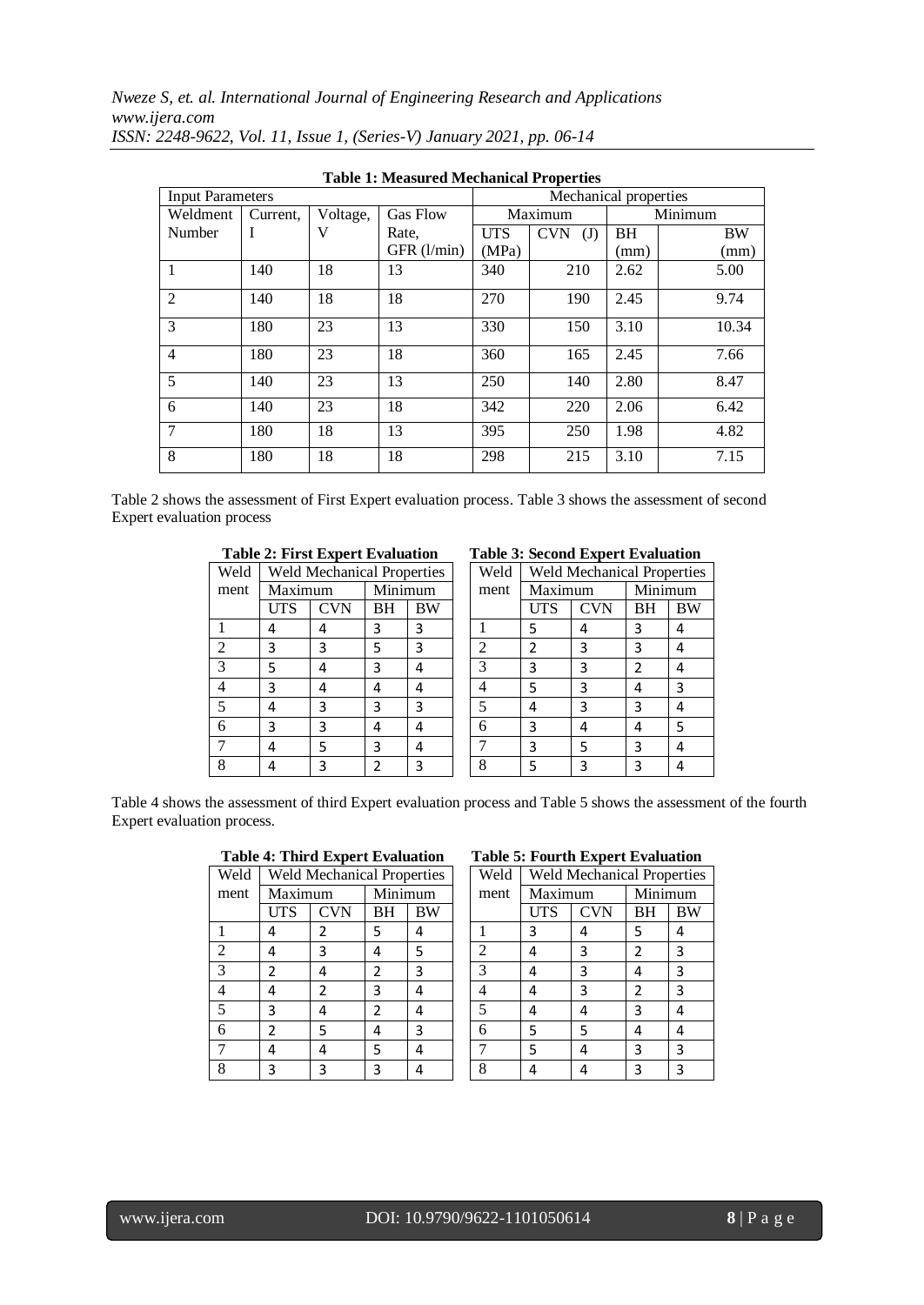|                | таріє ў, гіпш барсі і буанацоп    |                |                |    |  |  |  |
|----------------|-----------------------------------|----------------|----------------|----|--|--|--|
| Weld           | <b>Weld Mechanical Properties</b> |                |                |    |  |  |  |
| ment           | Maximum                           |                | Minimum        |    |  |  |  |
|                | <b>UTS</b>                        | <b>CVN</b>     | BH             | BW |  |  |  |
|                | 3                                 | 3              | 3              | 4  |  |  |  |
| $\overline{2}$ | 3                                 | 4              | 3              | 3  |  |  |  |
| 3              | 3                                 | 4              | 2              | 5  |  |  |  |
| 4              | 3                                 | $\mathfrak{D}$ | 4              | 3  |  |  |  |
| 5              | 4                                 | $\overline{2}$ | 4              | 3  |  |  |  |
| 6              |                                   | 3              | $\mathcal{D}$  | 3  |  |  |  |
|                | 3                                 | 3              | $\mathfrak{D}$ | 3  |  |  |  |
| 8              | 3                                 | 3              |                | 5  |  |  |  |

Table 6 shows the assessment of the fifth Expert evaluation process **Table 6: Fifth Expert Evaluation**

After the different evaluation of the weldments by the Experts, the next step was to determine the comparative importance of average value,  $S_i$  for each of the evaluation criteria using the method adopted by stanujkic et al (2015). In determining  $S_j$ , the first step was to determine the relative weights of responses (see Table 2) obtained from the first Expert as contained in Table 7.

| Table 7: Determination of Relative Weights from the First Expert Evaluation |  |  |  |  |
|-----------------------------------------------------------------------------|--|--|--|--|
|                                                                             |  |  |  |  |

|                 |      | <b>Weld Mechanical Properties</b>              |      |      |  |  |  |  |  |
|-----------------|------|------------------------------------------------|------|------|--|--|--|--|--|
|                 | .JTS | <b>CVN</b><br>BW<br><b>Overall Score</b><br>BН |      |      |  |  |  |  |  |
| Total           | 30   | 29                                             | רר   | 28   |  |  |  |  |  |
| Relative weight | 0.26 | 0.25                                           | 0.23 | 0.24 |  |  |  |  |  |
| W               |      |                                                |      |      |  |  |  |  |  |

The relative weights as contained in Table 7 are rearranged in the descending order and arrangement as shown in Table 8

#### **Table 8: Determination of Comparative Importance of Average Value, S<sup>j</sup> from the Responses of the First**

| <b>Expert</b>   |           |                               |  |  |  |  |  |
|-----------------|-----------|-------------------------------|--|--|--|--|--|
| Relative weight | $W_{i-1}$ | w.<br>$\sqrt{-w_{j-1}} = S_j$ |  |  |  |  |  |
| $W_i$           |           | w.                            |  |  |  |  |  |
| 0.23            | 0.23      | 0                             |  |  |  |  |  |
| 0.24            | 0.22      | 0.08                          |  |  |  |  |  |
| 0.25            | 0.21      | 0.16                          |  |  |  |  |  |
| 0.26            | 0.20      | 0.23                          |  |  |  |  |  |

Table 9 shows the final results of SWARA method in weighting assessment indicator for the First Expert evaluation.

#### **Table 9: Final results of SWARA method in weighting of First Expert Responses**

| Criterion or mechanical | Comparative importance of average | Coefficient     | Recalculated                       | Weight     |
|-------------------------|-----------------------------------|-----------------|------------------------------------|------------|
| properties              | value, $S_i$                      | $K_i = S_i + 1$ | weight                             | W,         |
|                         |                                   |                 | $W_i = \frac{W_{j+1}}{W}$<br>$K_i$ | $\sum w_i$ |
| <b>BH</b>               |                                   |                 |                                    | 0.30       |
| <b>BW</b>               | 0.08                              | 1.08            | 0.93                               | 0.27       |
| <b>CVN</b>              | 0.16                              | 1.16            | 0.80                               | 0.24       |
| <b>UTS</b>              | 0.23                              | 1.23            | 0.65                               | 0.19       |
| Total                   |                                   |                 | 3.38                               | 1.00       |

We repeat same procedure for second, third and fourth weighted assessment expert response. Table 10 shows the final results of SWARA method in weighting assessment indicator for the second Expert Evaluation.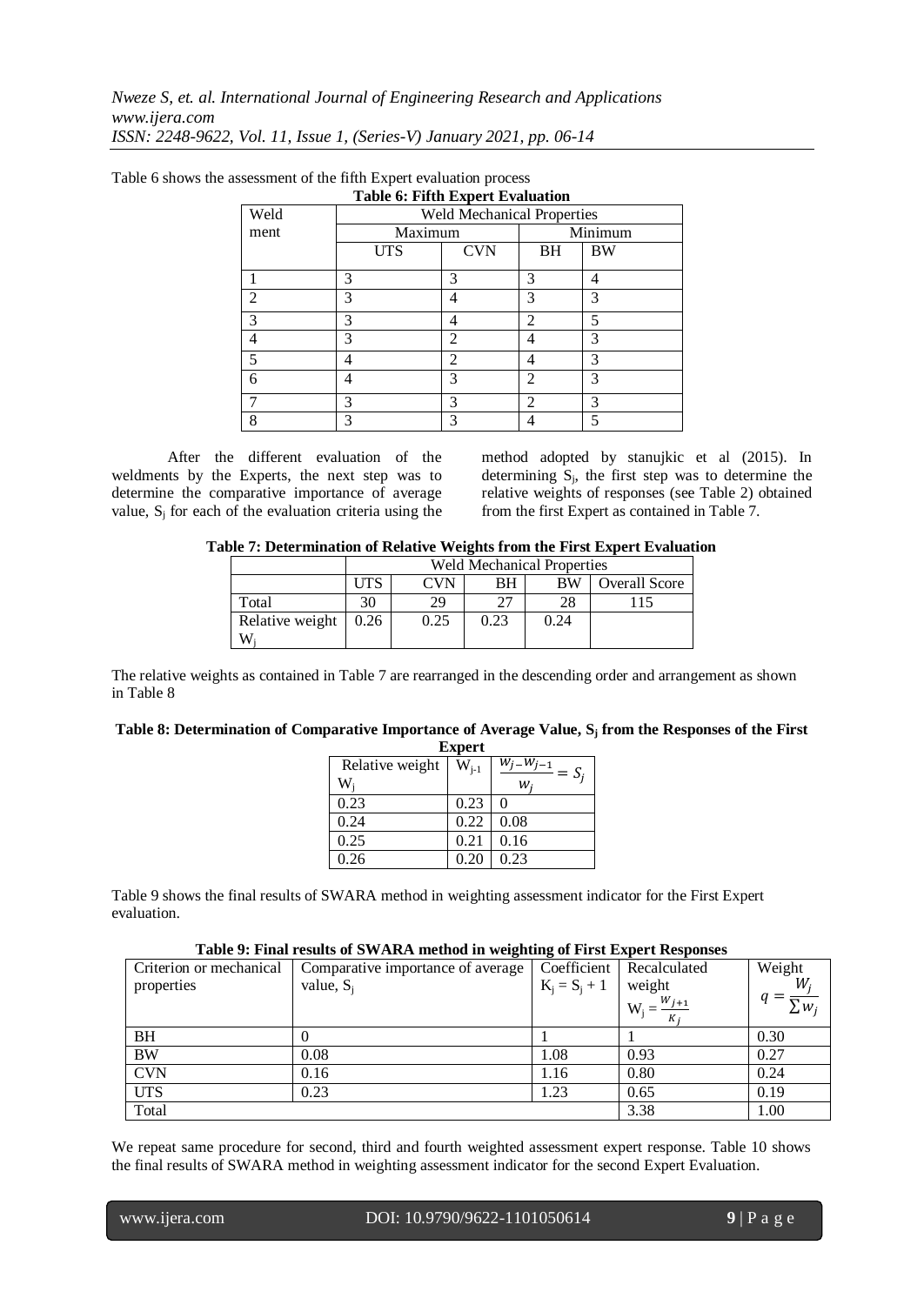| Table TV: Final Results of SWARA Method in Weighting of Second Expert Responses |                                   |                 |                             |                |  |  |  |  |
|---------------------------------------------------------------------------------|-----------------------------------|-----------------|-----------------------------|----------------|--|--|--|--|
| Criterion or mechanical                                                         | Comparative importance of average |                 | Coefficient   Recalculated  | Weight         |  |  |  |  |
| properties                                                                      | value, $S_i$                      | $K_i = S_i + 1$ | weight                      | W,             |  |  |  |  |
|                                                                                 |                                   |                 | $W_j = \frac{W_{j+1}}{K_i}$ | $\Sigma_{W_i}$ |  |  |  |  |
| <b>BH</b>                                                                       |                                   |                 |                             | 0.34           |  |  |  |  |
| <b>CVN</b>                                                                      | 0.17                              | 1.17            | 0.86                        | 0.29           |  |  |  |  |
| <b>UTS</b>                                                                      | 0.31                              | 1.31            | 0.65                        | 0.22           |  |  |  |  |
| <b>BW</b>                                                                       | 0.43                              | 1.43            | 0.46                        | 0.15           |  |  |  |  |
| Total                                                                           |                                   |                 | 2.97                        | 1.00           |  |  |  |  |

# **Table 10: Final Results of SWARA Method in Weighting of Second Expert Responses**

Table 11 shows the final results of SWARA method in weighting assessment indicator for the Third Expert Evaluation.

#### **Table 11: Final Results of SWARA Method in Weighting of Third Expert Responses**

| Criterion or          | Comparative importance of | Coefficient     | Recalculated                    | Weight        |
|-----------------------|---------------------------|-----------------|---------------------------------|---------------|
| mechanical properties | average value, $S_i$      | $K_i = S_i + 1$ | weight                          | W.            |
|                       |                           |                 | $W_i = \frac{W_{j+1}}{W_{i+1}}$ | $\subset W_i$ |
| <b>UTS</b>            |                           |                 |                                 | 0.30          |
| <b>CVN</b>            | 0.08                      | 1.08            | 0.93                            | 0.28          |
| <b>BH</b>             | 0.16                      | 1.16            | 0.80                            | 0.24          |
| <b>BW</b>             | 0.36                      | 1.36            | 0.59                            | 0.18          |
| Total                 |                           |                 | 3.32                            |               |
|                       |                           |                 |                                 | 1.00          |

Table 12 shows the final results of SWARA method in weighting assessment indicator for the Fourth Expert Evaluation.

### **Table 12: Final Results of SWARA Method in Weighting Assessment of Fourth Expert**

| Criterion or mechanical | Comparative importance of | Coefficient     | Recalculated                                                | Weight     |
|-------------------------|---------------------------|-----------------|-------------------------------------------------------------|------------|
| properties              | average value, $S_i$      | $K_j = S_j + 1$ |                                                             | $W_i$      |
|                         |                           |                 | weight<br>$V = \frac{W_{j+1}}{W_{j+1}}$<br>$W_i =$<br>$K_i$ | $\sum w_i$ |
| BH                      | U                         |                 |                                                             | 0.34       |
| <b>BW</b>               | 0.17                      | 1.17            | 0.86                                                        | 0.29       |
| <b>CVN</b>              | 0.31                      | 1.31            | 0.65                                                        | 0.22       |
| <b>UTS</b>              | 0.43                      | 1.43            | 0.46                                                        | 0.15       |
| Total                   |                           |                 | 2.97                                                        |            |
|                         |                           |                 |                                                             | 1.00       |

Table 13 shows the final results of SWARA method in weighing assessment indicator for the firth expert evaluation

# **Table 13: Final Results of SWARA method in weighting of Fifth Expert**

| Criterion or mechanical | Comparative importance of | Coefficient     | Recalculated                                                | Weight                |
|-------------------------|---------------------------|-----------------|-------------------------------------------------------------|-----------------------|
| properties              | average value, $S_i$      | $K_i = S_i + 1$ |                                                             | $W_i$                 |
|                         |                           |                 | weight<br>W <sub>i</sub> = $\frac{W_{j+1}}{W_{j}}$<br>$K_i$ | $\overline{\sum w_i}$ |
| <b>CVN</b>              |                           |                 |                                                             | 0.35                  |
| <b>UTS</b>              | 0.17                      | 1.17            | 0.86                                                        | 0.30                  |
| <b>BW</b>               | 0.39                      | 1.39            | 0.62                                                        | 0.22                  |
| <b>BH</b>               | 0.60                      | 1.60            | 0.39                                                        | 0.13                  |
| Total                   |                           |                 | 2.87                                                        |                       |
|                         |                           |                 |                                                             | 1.00                  |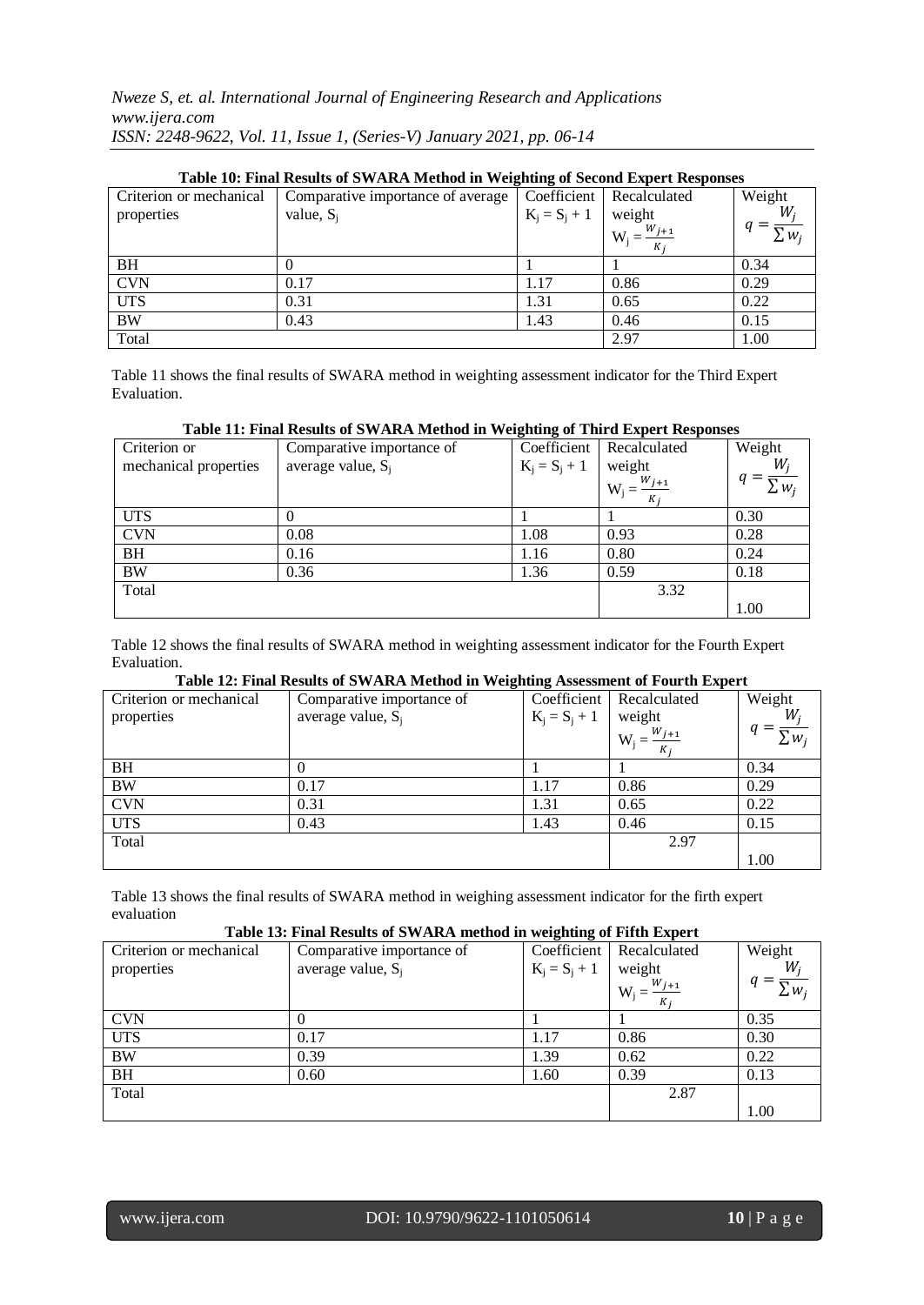Table 14 shows the geometric mean of weight obtained from the entire First to Fifth experts' evaluation processes, making it a total number of five (5) Experts' Evaluations.

|            | Table 14: The geometric mean of weight |
|------------|----------------------------------------|
| Criterion  | Geometric mean of weights              |
| <b>UTS</b> | 0.23                                   |
| <b>CVN</b> | 0.28                                   |
| <b>BH</b>  | 0.27                                   |
| <b>BW</b>  | 0.22                                   |

| Table 14: The geometric mean of weight |  |
|----------------------------------------|--|
|----------------------------------------|--|

# **Application of Additive Ratio Assessment (ARAS) method**

Table 15 shows the average ratings of expert's responses considering Tables 2, 3, 4, 5, and 6

|                               | rabit reversing ratings of Experts responses |            |      |      |  |
|-------------------------------|----------------------------------------------|------------|------|------|--|
| Weldment                      | <b>Weld Mechanical Properties</b>            |            |      |      |  |
| W                             | <b>UTS</b>                                   | <b>CVN</b> | BH   | BW   |  |
| $W_1$                         | 3.8                                          | 3.4        | 3.8  | 3.8  |  |
| $W_2$                         | 3.2                                          | 3.2        | 3.4  | 3.6  |  |
| $W_3$                         | 3.4                                          | 3.6        | 2.6  | 3.8  |  |
| $W_4$                         | 3.8                                          | 2.8        | 3.4  | 3.4  |  |
| $W_5$                         | 3.8                                          | 3.2        | 2.6  | 3.4  |  |
| $W_6$                         | 3.4                                          | 4.0        | 3.6  | 3.8  |  |
| $W_7$                         | 3.8                                          | 4.2        | 3.2  | 3.6  |  |
| $W_8$                         | 3.8                                          | 3.8        | 3.0  | 4.2  |  |
| Maximum<br>Value = $W_0$ of W | 3.8                                          | 4.2        | 3.8  | 4.2  |  |
| Total, $W_T =$                | 32.8                                         | 32.4       | 29.4 | 33.8 |  |

| <b>Table 15: Average ratings of Experts' Responses</b> |
|--------------------------------------------------------|
|--------------------------------------------------------|

# Table 16 shows the normalized decision making matrix, drawn from Table 15

| <b>Table 16 Normalized Decision Making Matrix</b> |                                   |            |           |           |
|---------------------------------------------------|-----------------------------------|------------|-----------|-----------|
| Weldment                                          | <b>Weld Mechanical Properties</b> |            |           |           |
| W                                                 | <b>UTS</b>                        | <b>CVN</b> | <b>BH</b> | <b>BW</b> |
| 1                                                 | 0.116                             | 0.105      | 0.129     | 0.112     |
| 2                                                 | 0.098                             | 0.099      | 0.116     | 0.107     |
| 3                                                 | 0.104                             | 0.111      | 0.088     | 0.112     |
| $\overline{4}$                                    | 0.116                             | 0.086      | 0.116     | 0.101     |
| 5                                                 | 0.116                             | 0.099      | 0.088     | 0.101     |
| 6                                                 | 0.104                             | 0.123      | 0.122     | 0.112     |
| 7                                                 | 0.116                             | 0.130      | 0.109     | 0.107     |
| 8                                                 | 0.116                             | 0.117      | 0.102     | 0.124     |
| $\overline{0}$                                    | 0.116                             | 0.130      | 0.129     | 0.124     |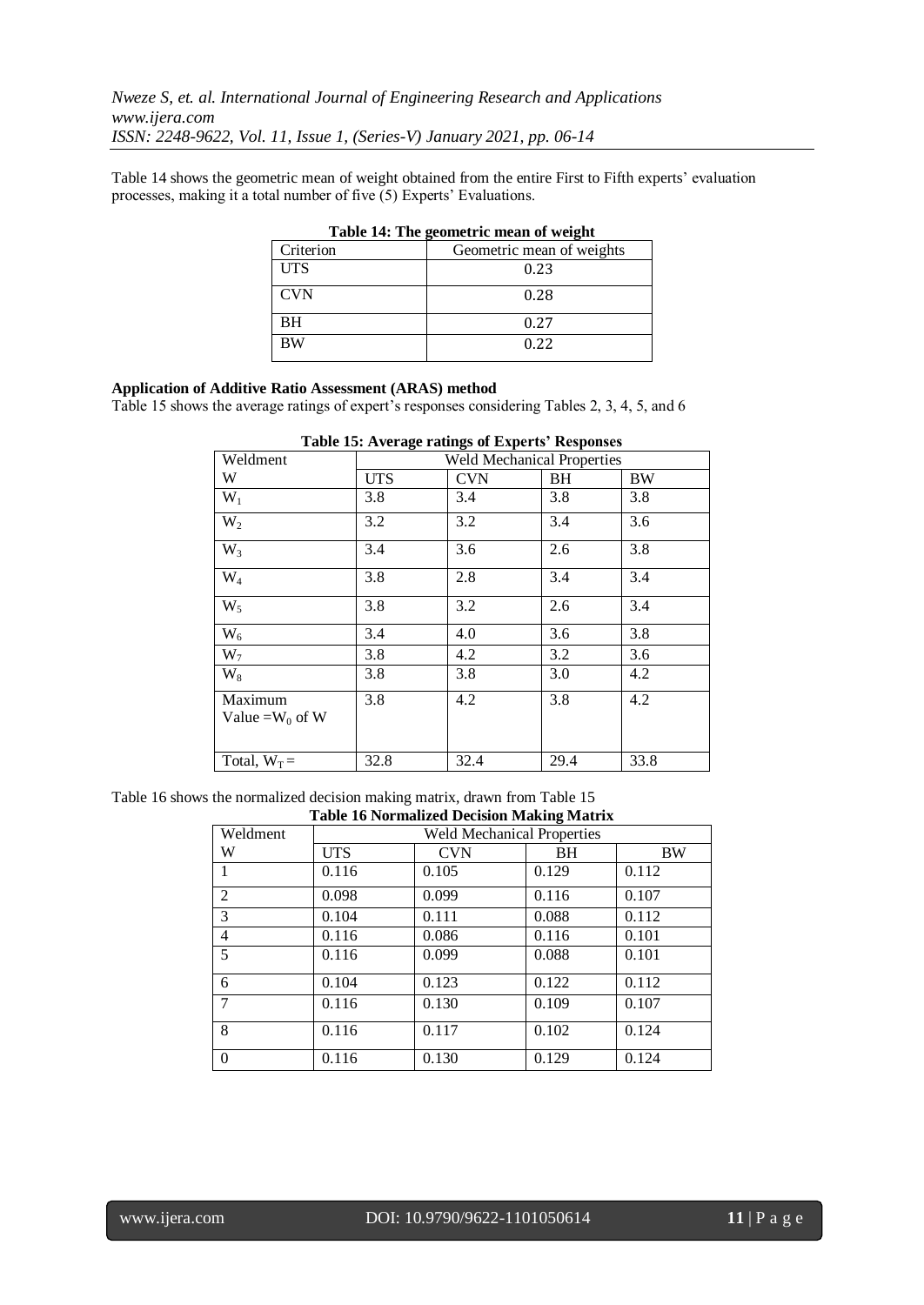| Weldment, $W_{0-8}$ | Weld<br>Mechanical Properties |            |           |           |
|---------------------|-------------------------------|------------|-----------|-----------|
|                     | <b>UTS</b>                    | <b>CVN</b> | <b>BH</b> | <b>BW</b> |
| Weight from         |                               |            |           |           |
| Table 14            | 0.23                          | 0.28       | 0.27      | 0.22      |
| 0                   | 0.116                         | 0.130      | 0.129     | 0.124     |
| 1                   | 0.116                         | 0.105      | 0.129     | 0.112     |
| $\overline{2}$      | 0.098                         | 0.099      | 0.116     | 0.107     |
| 3                   | 0.104                         | 0.111      | 0.088     | 0.112     |
| 4                   | 0.116                         | 0.186      | 0.116     | 0.101     |
| 5                   | 0.116                         | 0.099      | 0.088     | 0.101     |
| 6                   | 0.104                         | 0.123      | 0.122     | 0.112     |
| 7                   | 0.116                         | 0.130      | 0.109     | 0.107     |
| 8                   | 0.116                         | 0.117      | 0.102     | 0.124     |

Table 17 shows the normalized decision making matrix and weights.

**Table 17: Normalized Decision Making Matrix and Weights**

Table 18 shows the weighted normalized performance rating

|  | <b>Table 18: Weighted Normalized Performance Rating</b> |
|--|---------------------------------------------------------|
|  |                                                         |

| Weldment       | <b>Mechanical Properties</b> |            |           |           |
|----------------|------------------------------|------------|-----------|-----------|
| W              | Maximum                      |            | Minimum   |           |
|                | <b>UTS</b>                   | <b>CVN</b> | <b>BH</b> | <b>BW</b> |
|                | (MPa)                        | (J)        | (mm)      | (mm)      |
| $\Omega$       | 0.0270                       | 0.0360     | 0.0350    | 0.0260    |
|                | 0.0267                       | 0.0294     | 0.035     | 0.0235    |
| $\overline{c}$ | 0.0225                       | 0.0277     | 0.0313    | 0.0225    |
| 3              | 0.0239                       | 0.0311     | 0.0238    | 0.0255    |
| 4              | 0.0267                       | 0.0241     | 0.0313    | 0.0212    |
| 5              | 0.0267                       | 0.0277     | 0.0238    | 0.0212    |
| 6              | 0.0239                       | 0.0344     | 0.0329    | 0.0255    |
| 7              | 0.027                        | 0.0364     | 0.0294    | 0.0225    |
| 8              | 0.027                        | 0.0328     | 0.0275    | 0.0260    |

Table 19 shows the overall performance index of the Experts' responses and Degree of Utility.

**Table 19: Overall Performance Index and Degree of Utility**

| Weldment          | $\boldsymbol{m}$   | $Q_i = \frac{S_i}{a}$ | Rank |
|-------------------|--------------------|-----------------------|------|
| Wi                | $Si = \sum V_{ij}$ | $S_0$                 |      |
| Where $i=0,1,2,n$ | $j=1$              | Where $S_0 = W_0$     |      |
| $\Omega$          | 0.1240             |                       |      |
|                   | 0.1144             | 0.9226                | 3    |
| 2                 | 0.1040             | 0.8387                | 5    |
| 3                 | 0.1023             | 0.8250                | ┑    |
| 4                 | 0.1033             | 0.8331                | 6    |
| 5                 | 0.0994             | 0.8016                | 8    |
| 6                 | 0.1147             | 0.9250                | 2    |
|                   | 0.1130             | 0.9274                |      |
| 8                 | 0.1130             | 0.9113                | 4    |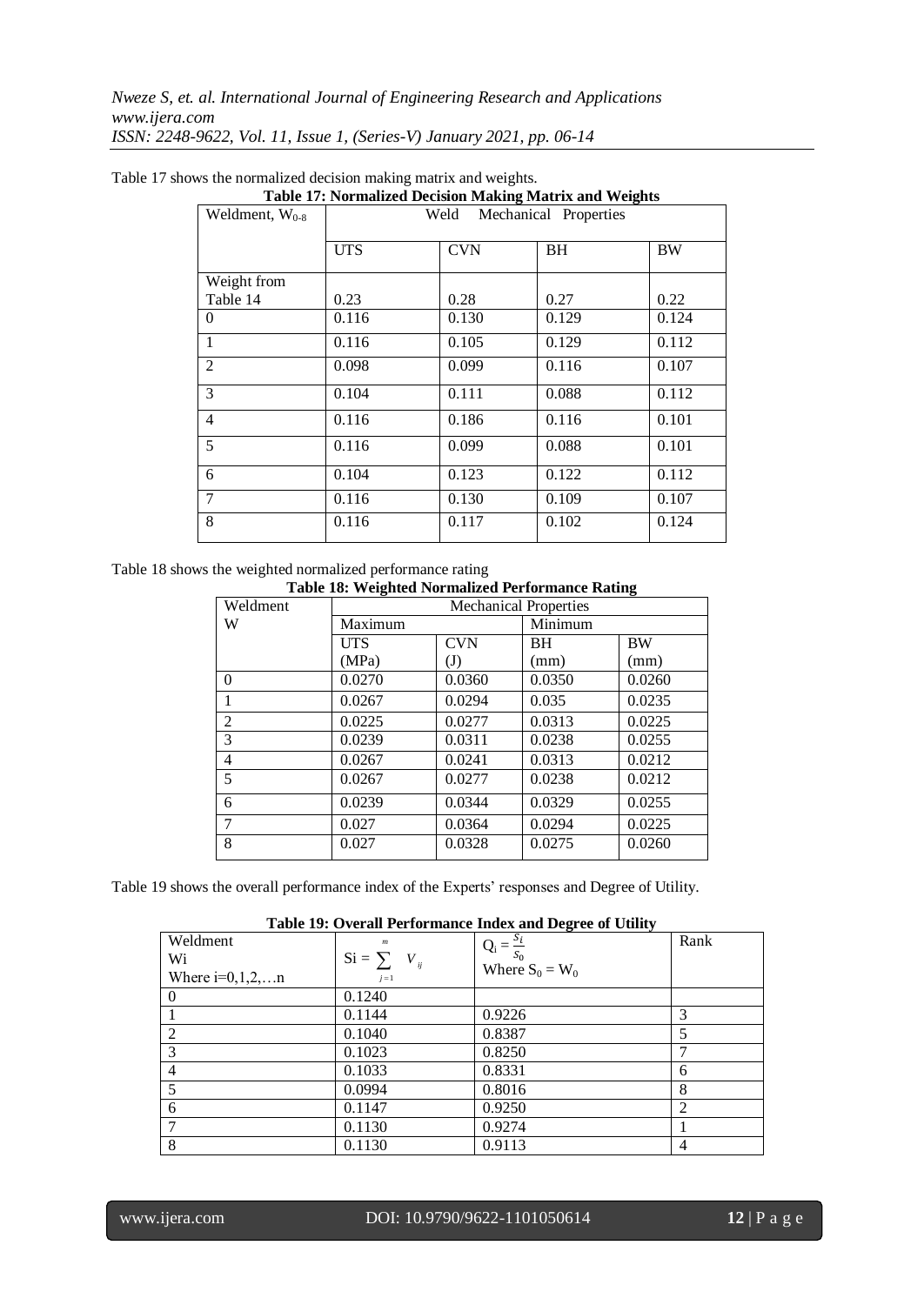# **IV. DISCUSSION OF RESULTS**

Table 1 shows the eight experimental welding runs made using the corresponding input parameters to produce the weldments whose mechanical properties constitute the output parameters. The output parameters comprise of ultimate tensile strength (UTS), absorbed impact energy (CVN), Bead height (BH) and Bead width (BW).

The mechanical test results of the weldments as obtained in Table 1 were given to five (5) Experts in the area of Manufacturing Engineering/welding technology with above 2 years working experience to rate/score the weldments according to the level of their quality using the Likert scale preference method. The average of scores made as a result of the Experts' evaluation process was recorded. The recorded average ratings/scores for each mechanical property are shown in Tables 2-6.

Tables 7 to 13 describe the various steps taken by applying the SWARA method in arriving at the average weight of each of the determined mechanical properties as contained in Table 1. This average weight is also known as the geometric mean of weight, as shown in Table 14. These weights were the actual weights used for the optimum selection process.

The optimum selection process was carried out by applying the additive ratio assessment (ARAS) method. By applying the ARAS method, it requires that average ratings of the expert's responses be obtained as shown in Table 15. Table 16 shows the normalized values of the average ratings. Table 17 and 18 express and contain the product of the normalized values of each of the weld properties and their corresponding weights. Table 19 contains the overall performance index of the Experts responses and the degree of utility. This performance index indicates that weldment 7 of the 8 weldments contained in this study, possesses the best weld properties, having a UTS of 395 MPa, Impact energy (CVN) of 250J, BH of 1.98mm and BW of 4.82. From the quality criterion which reveals that the higher the UTS and CVN, the better the weld quality and the smaller the BH and BW, the better the weld quality, perfectly fits the expression of the results obtained for each of the weld properties. Other Researcher who did their study in this area, the results obtained were compared with the ones obtained for this study. Ampaiboon et al. (2015) determined the UTS of a Mild steel (ST37- 2) weldment of 6 mm thickness and obtained a UTS of 57-551MPa. Gejendhiran et al (2019) determined the mechanical properties of 10mm Thick mild Steel and the Impact energy was obtained to be in the range of 170 J-180 J and UTS was found to be in the range of 375-392 MPa. Pondi et al (2018) in their study that produced a 10mm thick mild steel weldment, UTS determined were found to be in the range of 358-381 MPa. Yadav and Paswan (2019) took the measurements of weldments produced from ASTM A36 steel bead geometry of 9mm thickness and obtained BH in the range of  $0.67$ mm –  $6.67$ mm, and BW in the range of 1.68mm – 8.47mm. Comparing the output results in the study to the results from other Researchers, it is found that the results of this study falls within the range of values of results obtained from the study conducted by other Researchers.

# **V. CONCLUSIONS**

In this study, the SWARA-ARAS method was used to select the appropriate and optimized process parameters that showed some promise in improving the quality of the welded joint. The SWARA-ARAS method appears to be novel in its application to the welding optimization process. This method has successfully optimized the welding parameters and its potency has been proven.

Weldment 7, which is found to possess the optimum welding parameters, has comparatively the highest ultimate tensile strength and impact strength and the least bead height and bead width. This weldment status confirms with the criteria that the larger the ultimate tensile strength and impact strength, the better the weld quality and the lower the bead height and width, the better the weld quality.

### **REFERENCE**

- [1]. Ampaiboon A, Lasunon O, and Bubphachot B (2015) Optimization and Prediction of Ultimate Tensile Strength in Metal Active Gas Welding, The Scientific World Journal,  $pp1-5$
- [2]. Gejendhiran S., Vignesh S., Kalaimani M.,and ArokiaAnicia S. (2019) Process Parameters Optimization for Improving the Mechanical Properties of IS2062 Mild steel Weldments by GMAW, International Journal of Innovative Technology and Exploring Engineering (IJITEE), Volume-8 Issue-12, pp. 1144 – 1149
- [3]. Khatter, A. Kumar, P. and Kumar, M. (2014) Optimization of Process Parameter in TIG Welding Using Taguchi of Stainless Steel – 304 International Journal of Research in Mechanical Engineering and Technology, Vol. 4, Issue 1, pp.31-36
- [4]. Kolahan F, and Heidari M (2009) A New Approach for Predicting and Optimizing Weld Bead Geometry in GMAW, International Journal of Mechanical and